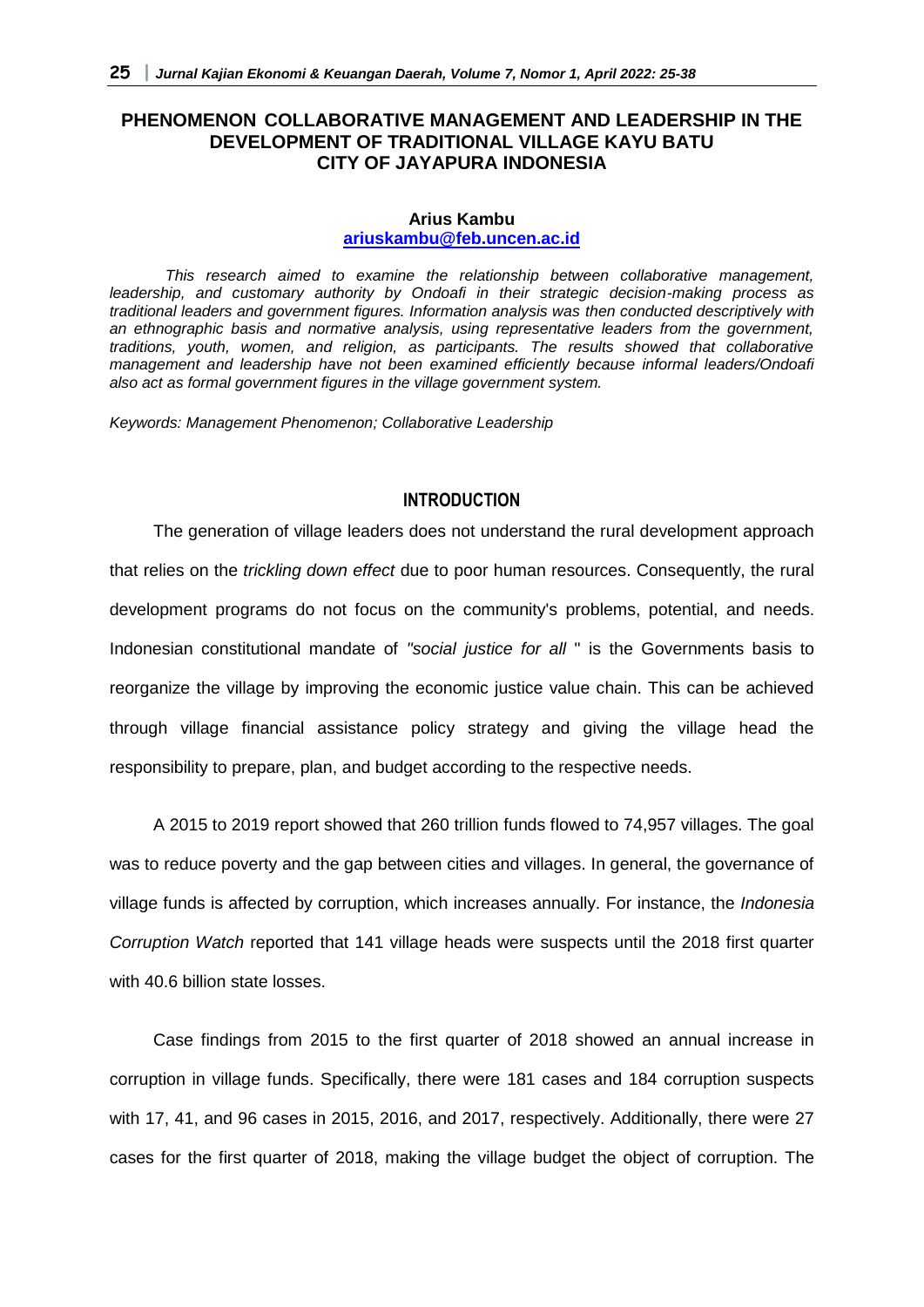village heads are mostly involved in corruption, especially during the planning and disbursement of funds. The corruption is attributed to a lack of competent village officials, transparency, government and community supervision, and superiors ignoring the plans.

The Village Fund Task Force collected 932 complaint allegations of state administration violations since 2016, with 200 cases submitted to the corruption eradication commission, 167 to the police, and the rest were administrative errors. However, only 67 cases went to court with 1,371 village fund violation complaints by April 2018.

There were 14,291 village funds complaints received through the Village Fund Task Force from 2015 to the end of 2018. Some complaints were incomplete and clear, leading to processing of only 5,067. The action was carried out by letter writing, visiting the village of incidence, telephone, and SMS (*Short Message Service*). However, several monitoring efforts have been taken, including the formation of the Village Fund Task Force, the saber extortion team (cooperation with the police, prosecutors, Ombudsman, and the Corruption Eradication Commission). Additionally, there is a complaint handling unit through the SMS *center and call center* 1500040, social media, and increasing the role of village assistants in funds supervision.

According to the village financial management issue published by online media, village finance included limited budget, low responsibility, and lack of empowerment support. The report also highlighted other problems, including regulatory limitations, technical implementation incentives, and limited human resources and personnel.

Adisasmita R (2005) stated that there are three neglected essential aspects in the implementation and institutionalization of the rural development concept. First, the community receives less attention from most development programs. Secondly, the social values and cultural environment might be incompatible with the implemented development programs. Third, the social and cultural life, which solely emphasizes the physical and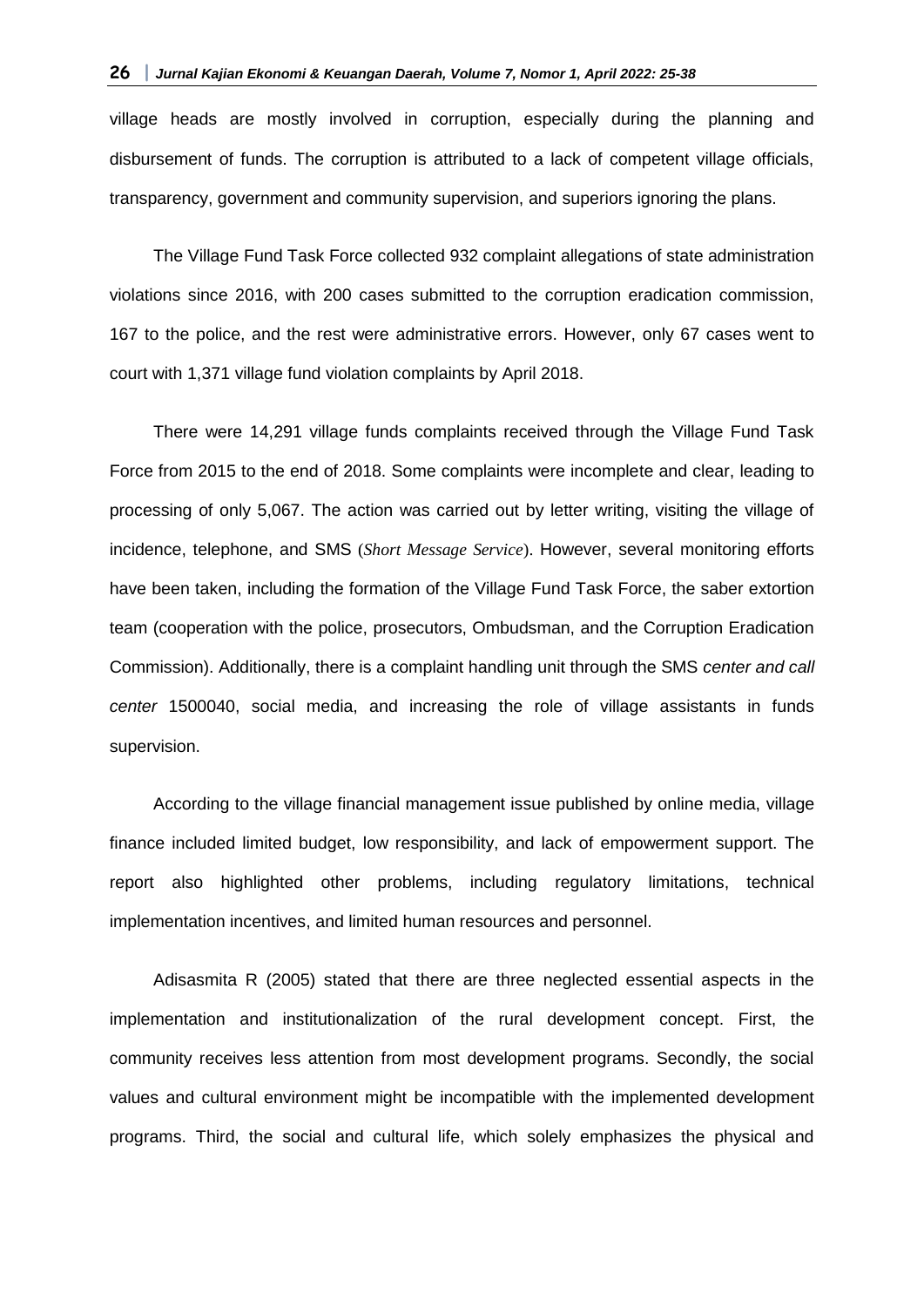economic aspects of physical ecology might be negatively affected by most development programs.

Wiwik & Santoso (2018) examined the village financial management highlighting the human resources competence, community participation, organizational commitment, and stakeholder trust. The results showed that the four variables studied had a positive relationship with trust *stakeholders*. Amalia Diamantina (2017) affirmed that village financial allocations only focus on management, distribution, and redemption. The village did not fulfill the three variables due to lack of preparation, which can be addressed by harmonizing laws, improving coordination, accelerating compliance, and increasing the village officials' capacity.

Zhang, Jia-Wei, Wang & Guang-ming (2017) highlighted the following in writing village financial management, New Rural Construction, *Village-level Financial Management Model*, *Accountant Appointment System*. Generally, this study only examined how the three variables formed a village financial management model. Nurhakim, Irman; Yudianto, and Ivan (2018) testified that the village financial management involves financing, planning, administration, reporting, and accountability. The implementation of fund management involved planning, administration, reporting, and accountability of the three villages and followed the Village Financial Management Regulation (Minister of Home Affairs Regulation, 2014).

### **RESEARCH METHODS**

The research framework recommended analytical procedures and interpretations (B. Miles & A. Michael Hubermen, 1992). This approach was combined with an ethnographic due to the nature of the problem and conducted in two stages. The first stage analyzed the internal control, examined the process and the "current state" environment of village financial management, and identified several descriptively relevant key factors. The second stage was exploration because the social interaction process between actors and their impact on important aspects in studying village financial management supervision was difficult.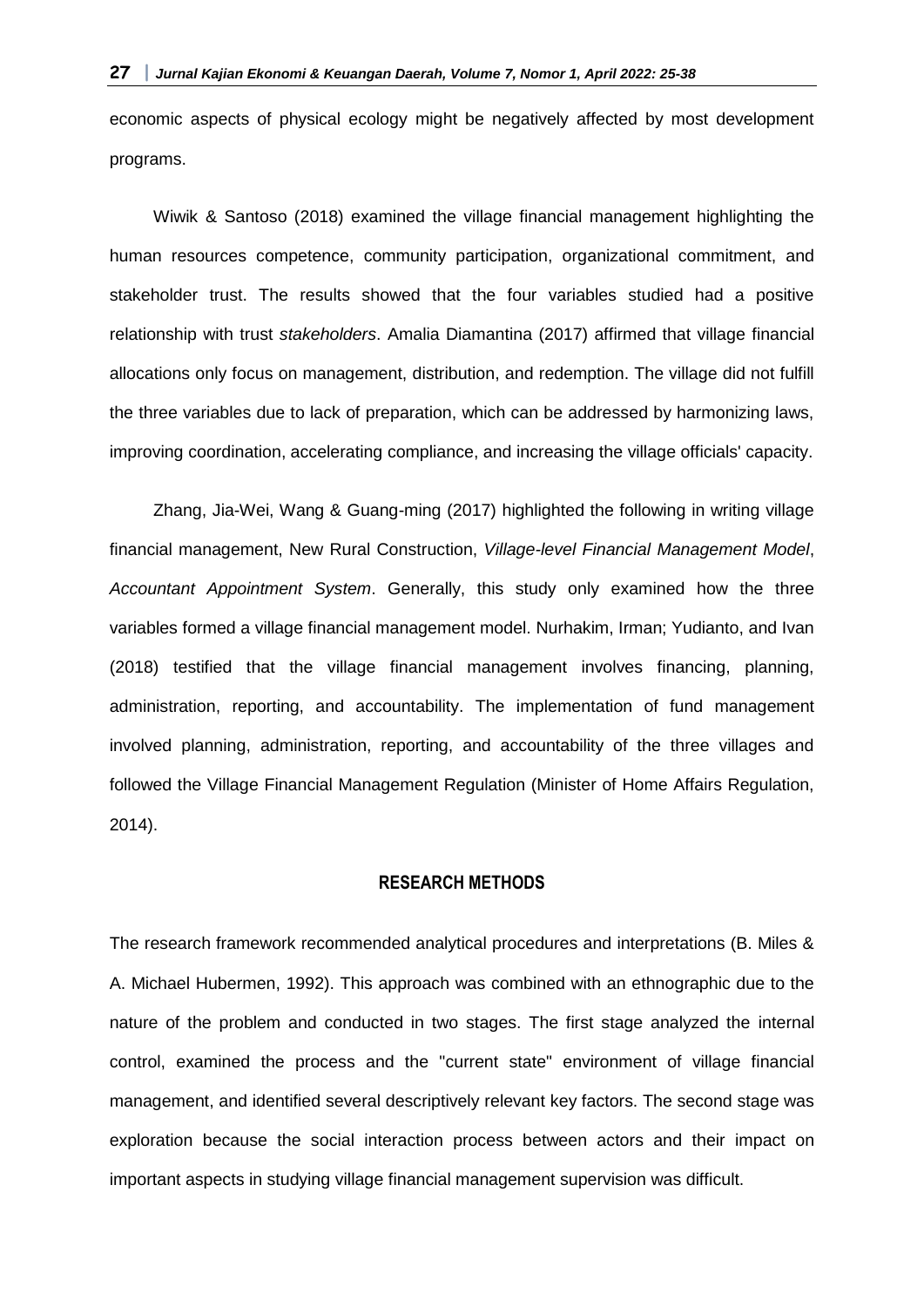The process of data analysis was divided into two, specifically before and during the fieldwork. The analysis used the Miles and Hubermen model, which suggests that qualitative data analysis activities are carried out interactively and continue continuously until it is completely saturated. The process involved data *reduction, display*, and *conclusion drawing/verification* (Sugiyono, 2015), using exploratory research that usually aim to understand real-life situations. Therefore, the proposition was formulated and tested through Mc's theory. This model helped identify common main and supporting activities in various village financial management activities.

### **RESULTS OF DISCUSSION**

# **1. Management Phenomenon in the Development of the Kayu Batu Traditional Village**

This study shows that implementing the management function in an organization at the village level was either appropriate or still limited to the conversations of village government leaders. The government administration system view was divided into formal and informal structures expected to be integrated based on the village's lowest parts and customary government classes.

The village institutional system has an organizational structure led by a village head, supported by a secretary, and assisted by several heads of government, such as Development, People's Welfare, and General Affairs. According to the government figures, the community is actively involved as the smallest administrative area of the Association Neighborhood in the decision-making process of village development strategies by deliberation or consensus.

The current village government system involves both informal and formal leaders, resulting in a dual role play. The role of a traditional leader is based on life values passed in local communities for generations. The traditional leader's role is guided by set Government regulations in the Village Law. This means that The Village Consultative Assembly or other designations represent an institution domiciled in a village-like Papua.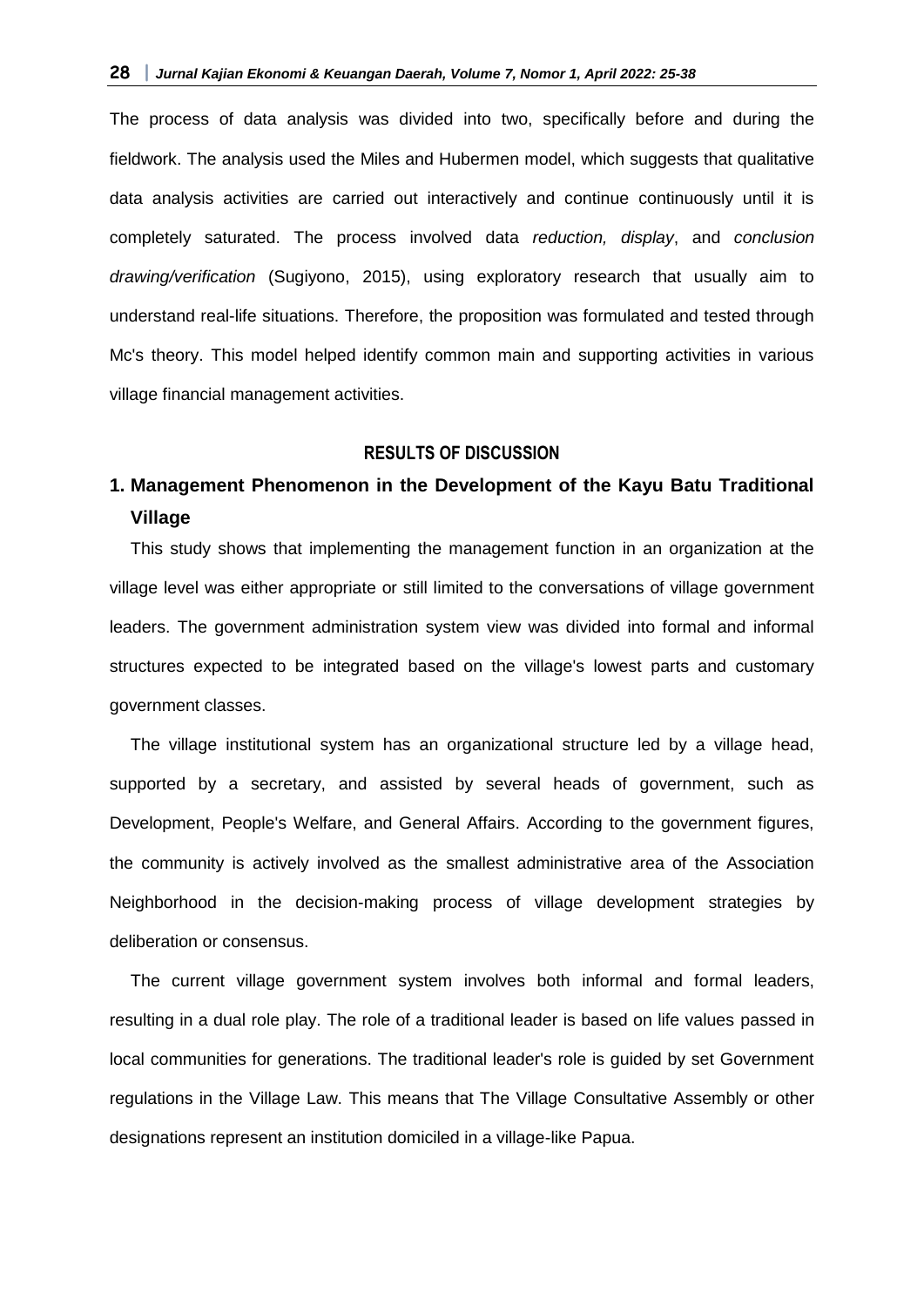The provisions of Article 1 define traditional villages as legal community units with authorized territorial boundaries to regulate and manage government affairs, local community interests initiatives, rights origin, or traditional rights, which are recognized and respected in Indonesia's governance system. The second point in Article 1 shows that village administration is the implementation of government affairs and public interests in Indonesia's governance system.

As part of the village apparatus, an ondoafi represents the organizational structure with a formal position in the current village government system. Therefore, an illustration of the ondoafi cultural development model is used to examine and understand the socio-cultural potential. This model is an alternative to the reconstruction of the land Tabi people in Jayapura City. The people are part of the Mamta land Customary Landowners with the same characteristics in the political leadership system.

The impact of the success and failure of the development during the four decades of Dutch and Indonesian occupation in Mamta Land was quite difficult for the lives of the Jayapura people. According to Van der Schoot, the pacification development model results are generally not positive.

The writing of Parasuraman, a student of anthropology and social culture shows that the passive attitude of the Jayapura against the Netherlands and Indonesia implies only following orders. In 1963, Father Coenen saw the development of the "progressivity" (ondofolo) model as relevant based on individual, group, socio-economic and non-economic cultural principles.

Other records also show that the Jayapura people have a progressive and conservative culture. This is characterized by a warm, dark history, revenge, and mutual suspicion, showing each other's ability and high war strategy to fulfill a certain goal that ends with peace. These two principles are topographically balanced in the thoughts of the Jayapura people. Therefore, ondofolo's assistance is a restoration of the life principle to the environment to maintain this balance. The history of the Jayapura people indicates that the success of development lies only in policies adapted to reciprocity using progressive elements.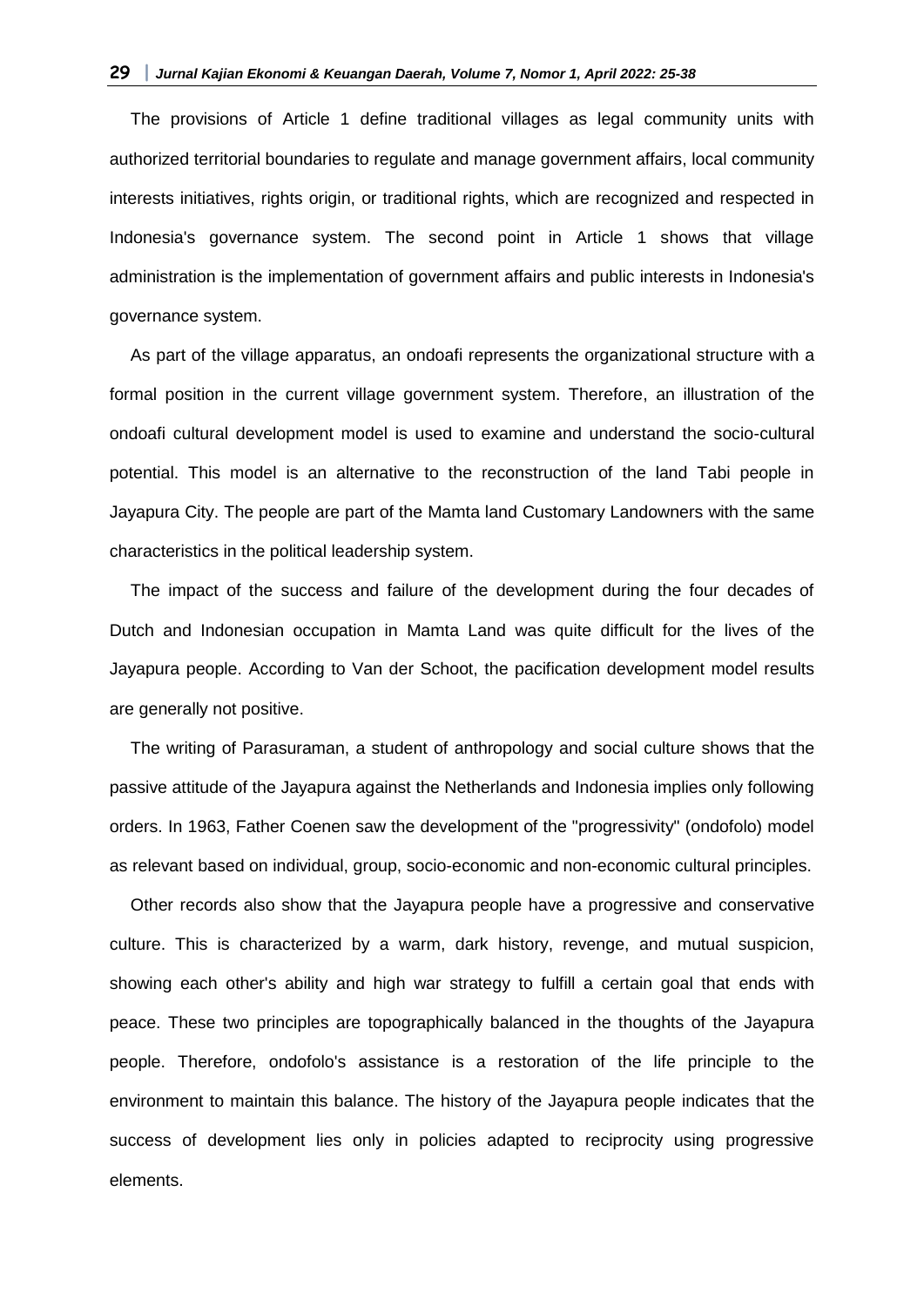Research on traditional villages shows a much deeper phenomenon compared to the opinion of future Parasuraman's. The opinion previously revealed rural development problems that highlight the participation of development actors, including service providers, recipients, and the social environment. These actors participate in making decisions, formulating plans, implementing activities, and monitoring implementation to realize community welfare. Moreover, party-party around the local culture and derivatives contributed to the decision-making process that makes the village government travel clash with the value of life in the local community. This clash cannot be resolved because there are wearing formal legal fees for social participation in the customary process of local communities.

Opinions of Wilson Olua (2010) are useful as a temporary reference to explain that the village government has not optimally considered the management mechanism in line with its function. Local communities are more focused on placing ondoafi authority consistent with their values. According to Olua, these values are falling apart, implying gray existence in the current village government system.

In line with Wilson Olua (2010), concerns are seen from the advice given to the City Government through the village and District Heads of Government. Also, advice was given by the parties required to optimally establish two-way communication with the village government. The City Government was required to accommodate the positive values in customs and apply them in a formal government. This expression supports an old paper that stated ondoafi power source is a trickle of figures scrub to obtain decent endorsement and broad authority (Mansoben, 1995). It is further stated that a leader's position is inherited based on seniority. Power is exercised by implementing an agency with a clear division of tasks. Moreover, the source of power is based on heredity and religion, while power is manifested in the assignment of land, water, and people's sources of life. Community leaders double as heads of religious ceremonies.

With a functional approach related to the community's social life, Garna, H. Judistira K., (1996) stated that the community is integrating their norms and values. Normative integration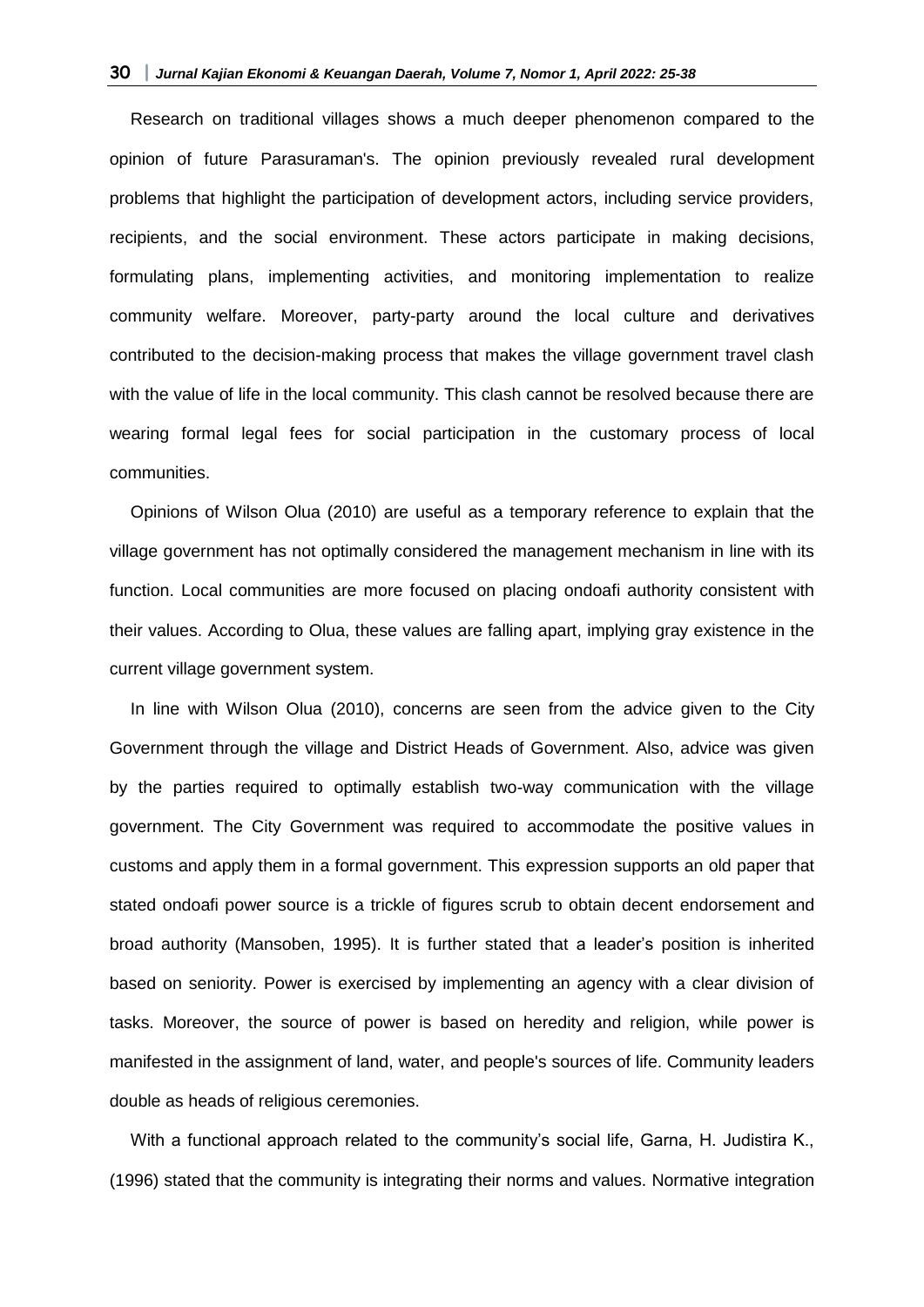is considered necessary because the realization of norm harmony is related to various human behaviors in different situations. Additionally, integration is essential in realizing high compliance between norms and the citizens' actual behavior. Therefore, agreement or consensus on values is the principle of social integration in society for the functional approach.

Garna, H. Judistira K. (1996) stated that the two points indicate various agreements in establishing the rules governing common life that must be obeyed by the community. The description implies indicators of the objective dimension influencing the community. They include ensuring the preservation of nature and existing ecosystems and forming a disciplined and hard-working attitude and behavior. Other indicators include achieving a just and prosperous society and creating a safe, peaceful, and harmonious atmosphere.

# **2. Collaborative Leadership in the Leadership of the Kayu Batu Traditional Village**

An illustration of the Ondoafi cultural development capital was used to examine and understand the socio-cultural potential in developing a cultural-based village**.** This model is an alternative to reconstructing the Tanah Tabi people in Jayapura City that are part of the Mamta land customary landowners. They have the same characteristics in the Ondoafi political leadership system. Kouzes and Posner (2007) stated that collaborative leadership is not a solo act but a team effort. Furthermore, leadership is not an activity carried out alone but is a group effort. This opinion means that the leadership carried out has been participatory, involving various parties.

The passage of time coincided with the structuring of government caused by the leakage of village financial management. However, poverty growth increased annually, exacerbated by the friction of the parties' interests in decision-making. This made participatory leadership policymakers not provide many changes in implementing village programs or activities.

Soetrisno, Loekman (1995) stated that participation in Indonesia is still developing and has not become a philosophy or approach to development. This shows that community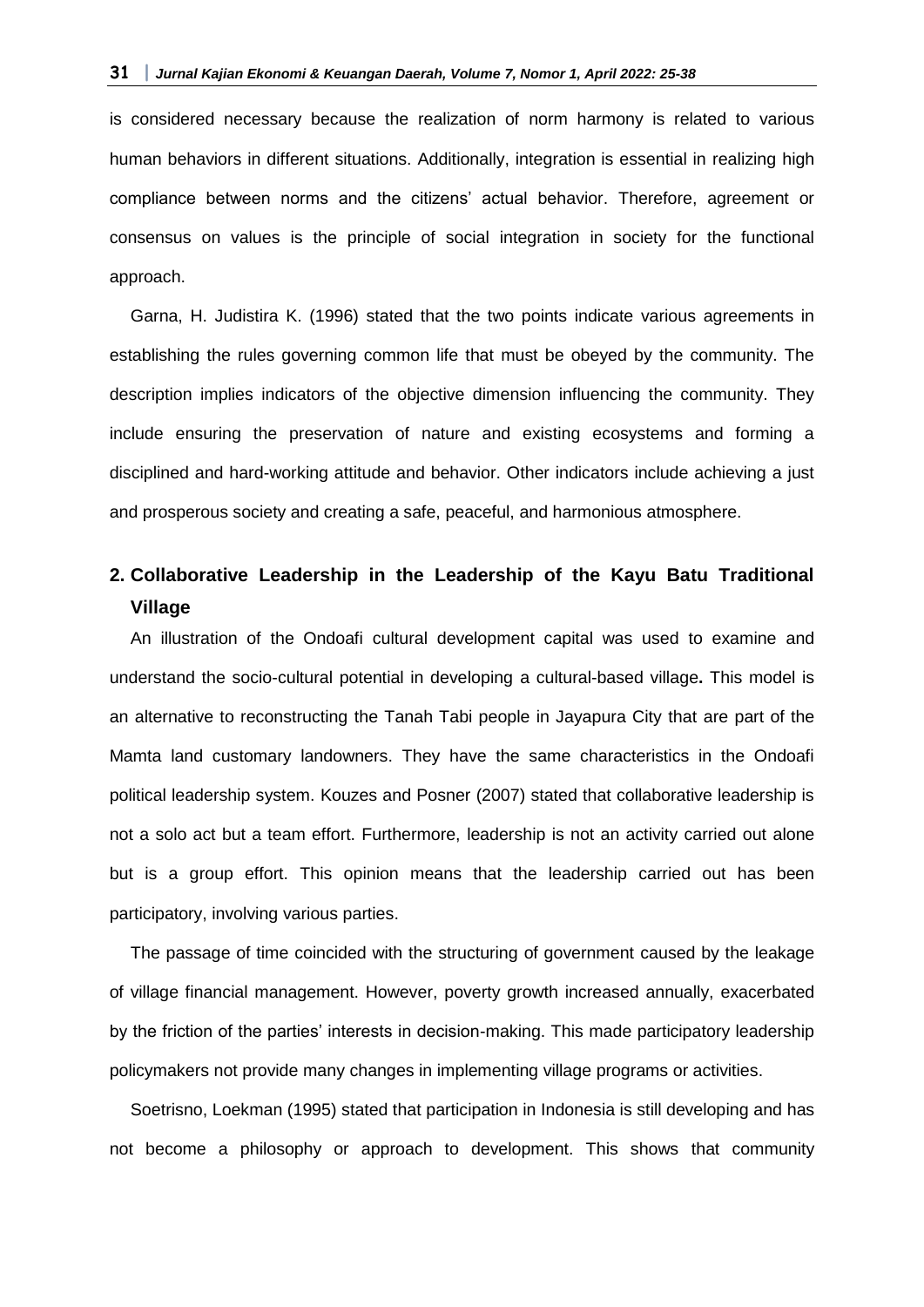participation in development is only a mobilization. Therefore, it is necessary to create conditions that support participation for the community to take part in development consciously and voluntarily.

Concerning participatory leadership, Bintoro, Tjokroamidjojo (1995) stated that the factors influencing participation include leadership issues, communication, and education. This shows that formal and informal leadership influence community participation in development. Therefore, Gandolfi leadership positively influences community participation in development in the Mamta area in general and Tabi land in particular.

Wilson Olua (2010) emphasized regeneration and solving leadership problems in the Hebaeibulu Yoka Indigenous Government structure. This would improve the people's welfare through the existence of this institution. Therefore, further research on customary government is needed to increase knowledge of easy regeneration. This is because the degradation of local cultural wisdom is increasingly visible in all aspects of life. One such aspect is declined interest in learning the customs that become the identity of a people or ethnic group.

Musa Yan Yowe (2011) highlighted the leadership system of the Mamta land people, as ween from the three furnace leadership model. This model examines the elements of government, adat, and religion as a participatory leadership, the ideal form of village government for the people of Jayapura that use the ondoafi system.

In managing the village government, Musa Yan Yowe (2011) stated that each element has different functions and roles needed by the community. The government is tasked with regulating the administration and village development to run according to the applicable rules. In contrast, the traditional element maintains the cultural values that develop in the community village. Furthermore, the religious element provides an understanding of spirituality for the village community.

Nur Aedah (2017) stated that the Informal Leadership in Waena Village is the Tribal Chief (Ondoafi), Religious Leader (Priest), and Youth Leader. The role of Informal Leadership highly depends on the position of each leadership in Waena Village. In contrast, Ondoafi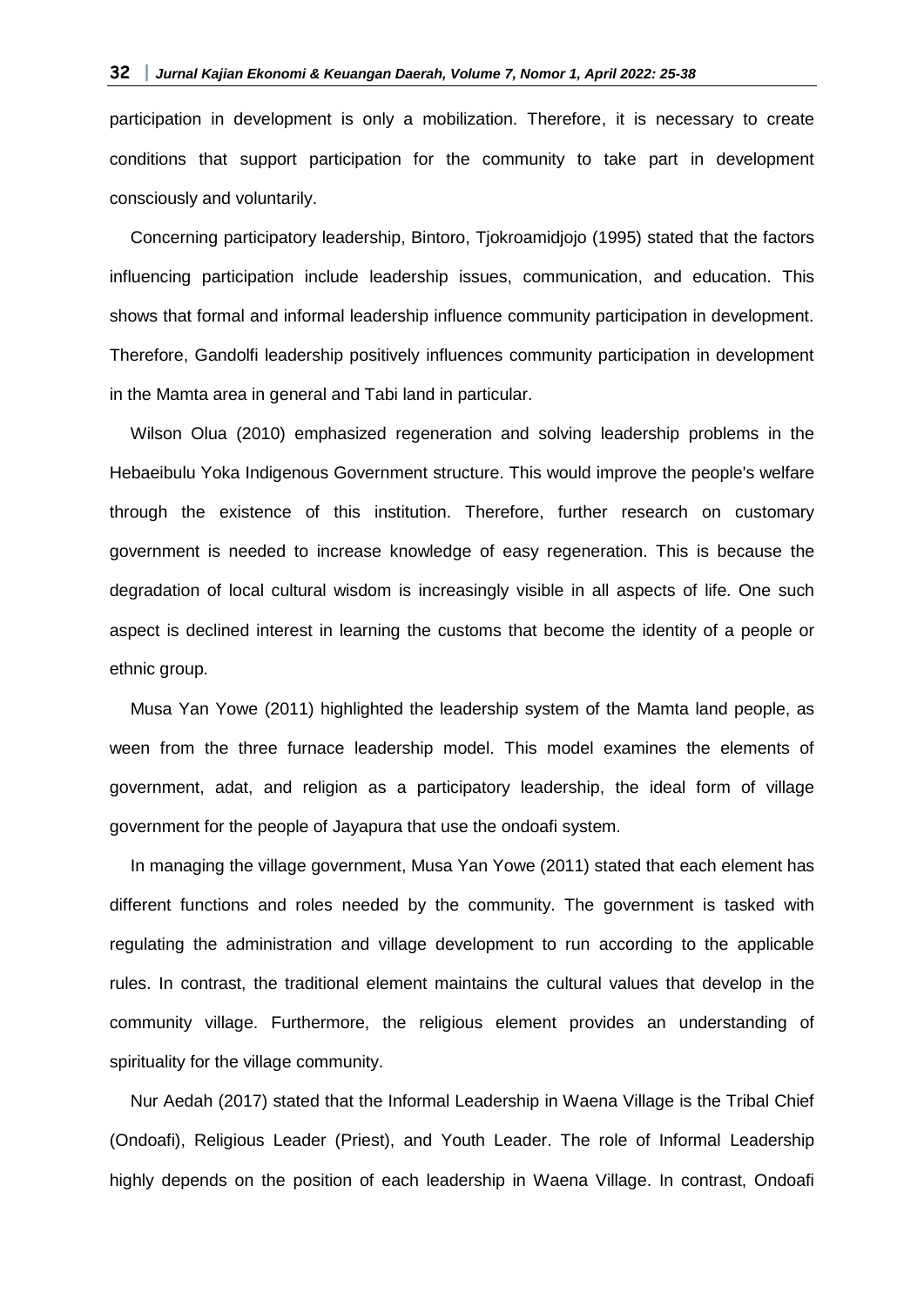plays the role of a traditional leader, pastors are religious leaders, while the youth have their leaders.

In the village government system, ondoafi is an informal leader serving as the head of the National Security Council. Therefore, ondoafi serves as the head of informal leadership and the National Security Council. Informal and formal leadership do not interfere but respect each other by prioritizing community interests in implementing village government.

An illustration of the cultural development capital of ondoafi's was used to understand the socio-cultural potential in developing a cultural-based village. This model is an alternative to reconstructing the Tanah Tabi people in Jayapura City that are part of the Mamta land Customary Landowners. The people share the same characteristics in the political leadership system. Mansoben JR's (1995)'s old writings regarding the source of ondoafi's power explained that the Jayapura consider themselves descendants of ancestral figures created supernaturally. Moreover, ondoafi's source of power is validated through descent, and the authority to control the land, forest, and water are under their jurisdiction.

This opinion shows that the source of ondoafi's power is a drop from a character approved by descendants and has broad authority. Concerning ondoafi's leadership, it was further explained that:

### *"…leadership is inherited based on seniority, and power is exercised by an implementing agency with a clear division of tasks. The source of power is based on heredity and religion, while power is manifested in the assignment of land, water, and people's sources of life, where community leaders double as heads of religious ceremonies.*

This explanation means that an ondoafi has a broad authority that covers all aspects of life in the village, including religion, economy, social welfare, and justice. Mansoben JR (1995) stated the requirements to become an ondoafi leader. First, a person must come from the descendants of the mythical ancestors of the village founders. Second, they must have a broad and deep knowledge of the customs of the local community. Although an ondoafi must have an honest and polite attitude, they have always been a role model for village residents. Third, an ondoafi leader must have a protective attitude. Fourth, they must be good at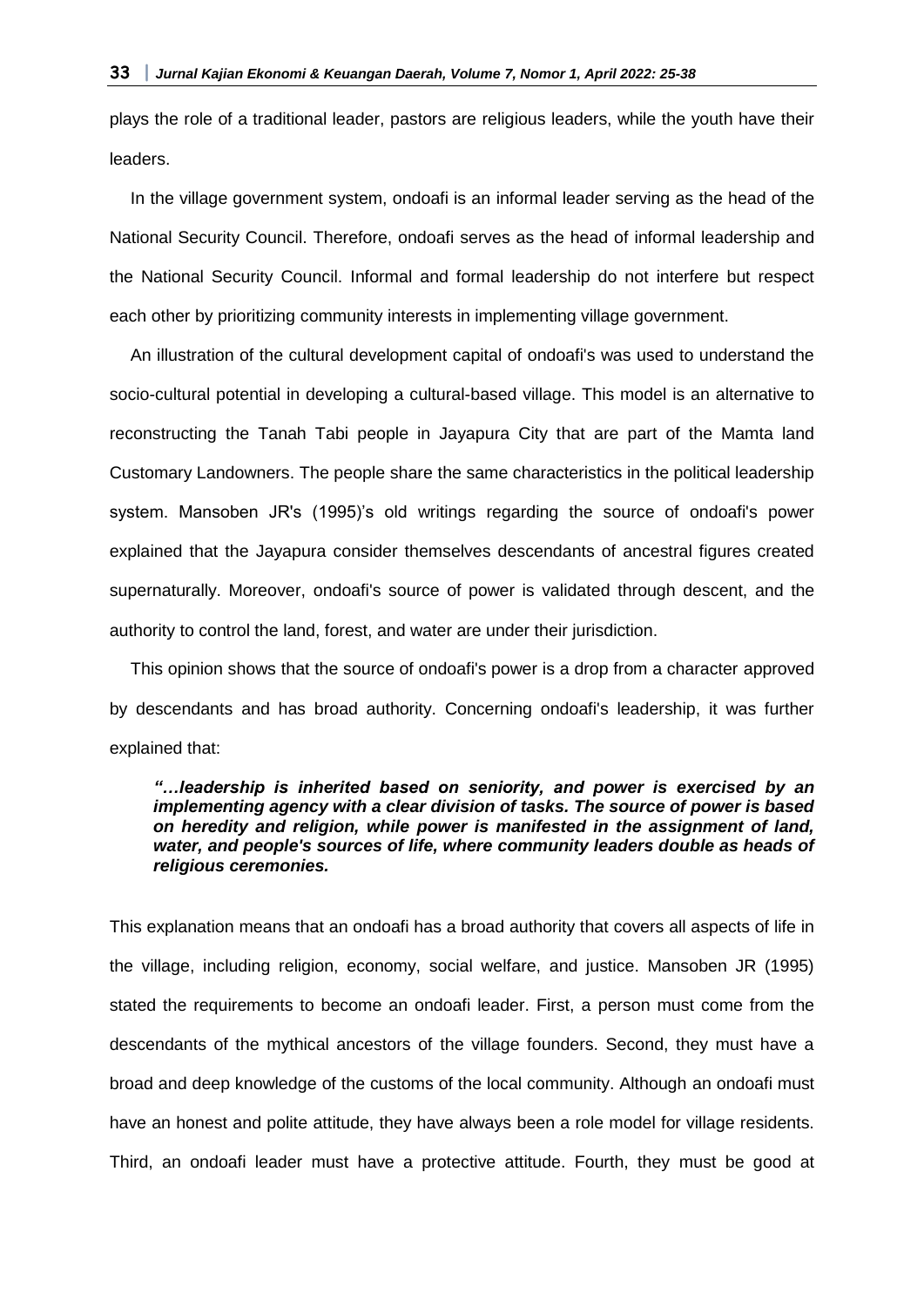organizing to coordinating various activities carried out by their assistants. This opinion shows that to become an Ondoafi, one also needs leadership qualities besides coming from the previous Ondoafi descendants.

Ondoafi is an informal leader but applies modern organizational principles, complemented by bureaucracy. This is broadly seen from an ondoafi's organizational structure with a clear division of tasks. Ondoafi's leadership structure is divided into the small clan, village (yo), and confederation levels. Studies on traditional villages show a much deeper phenomenon compared to Future Parasuraman's opinion. The opinion previously revealed about the problem of the political leadership system. In this case, the formal and informal leadership in the government system have not revealed much about the other side of the leadership.

The increasing government focus as seen in the general provisions of the Village Law Article 1 point 9 emphasizes that Village Community Empowerment aims to develop community independence and welfare. This is achieved by increasing knowledge, attitudes, skills, behavior, abilities, awareness, and utilizing resources. It requires determining policies, programs, activities, and assistance in line with the problem and priority needs of the Village community.

When implementing the Village Law, many community-level problems directly related to village fund management are inseparable from corruption, which increases yearly. According to *Indonesia Corruption Watch,* 141 village heads became corruption suspects until the first semester of 2018, resulting in state losses of 40.6 billion. Furthermore, a report published in 2015 until the first semester of 2018 showed that corruption cases in village funds increased yearly. There were 181 cases of corruption in village funds, with 184 suspects. These included 17 cases in 2015, 41 cases in 2016, and more than 96 cases in 2017.

In the first semester of 2018, there were 27 cases, making the village budget the object of corruption mostly perpetrated by village heads in planning and disbursement. The causes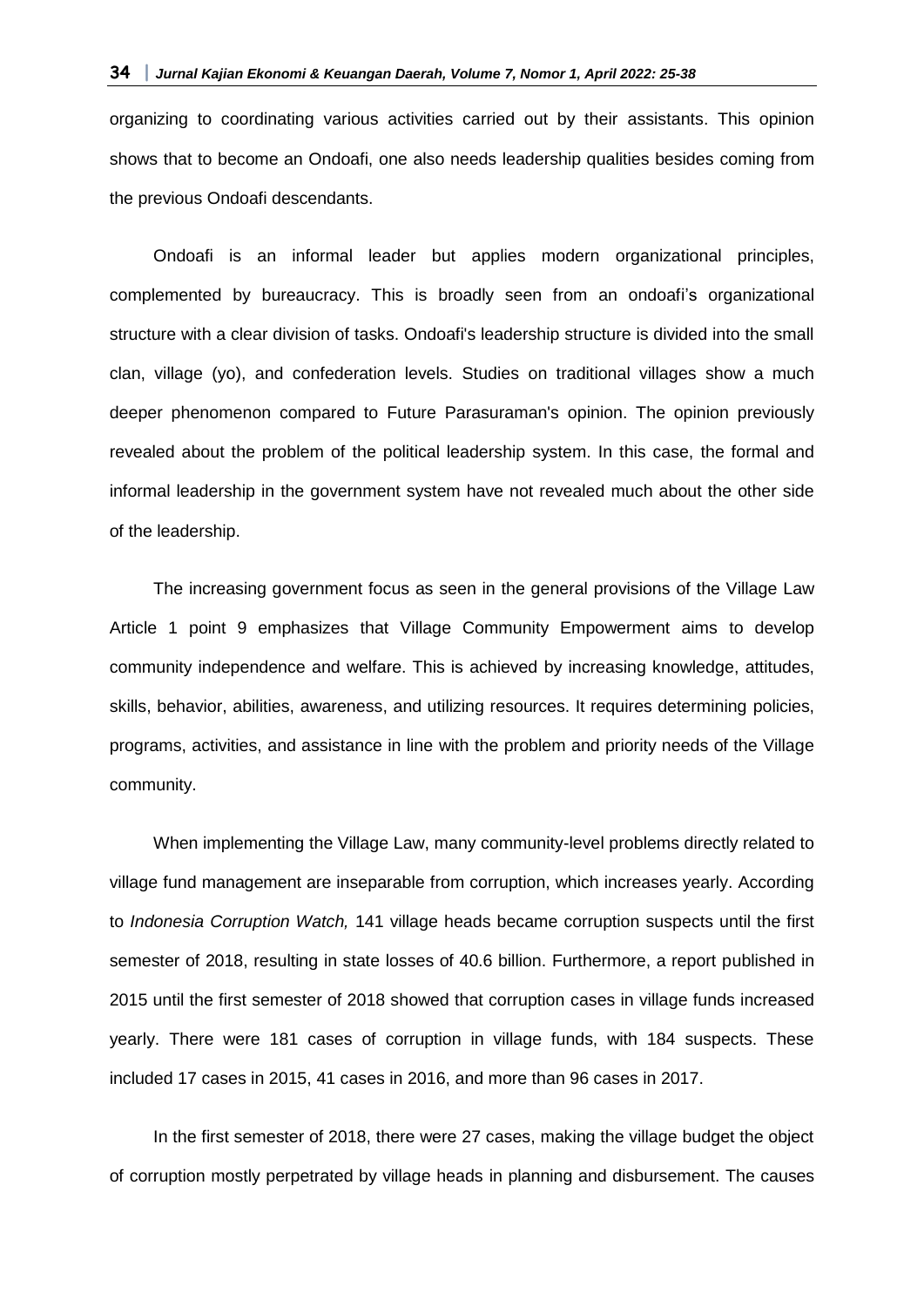of corruption were the lack of competent village officials, transparency, and government and community supervision. Another cause was that the intervention of superiors in conducting physical activities was contradictory to planning.

Irregularities in village finances show that the weak village leadership caused problems in managing finances. Another problem that contributed greatly to the weak participatory monitoring process is the democratic elections that make the majority clan become village heads for generations.

Bhattacharyya J (1972) old writings described participation as taking part in a joint activity. Furthermore, Mubyarto (1984) defined participation as the willingness to help the success of a program according to each person's ability without sacrificing one's interests.

Bhattacharyya J (1972) and Mubyarto (1984) stated that development achieves optimal results through community participation. This means that community participation is a crucial element that must exist in the development process. Therefore, the community acts as the object and subject of development, fostering its independence.

Soetrisno, Loekman (1995) stated that participation in Indonesia is still developing and has not become a philosophy or approach to development. This shows that community participation in development is only a mere mobilization. Therefore, it is necessary to create conditions that support participation for the community to take part in the development process consciously and voluntarily.

Moeljarto T (1987) explained the climate and conditions that the development strategy is directed at the poor, and a suitable leadership structure exists. Other conditions are the formation of rural-based cooperative groups, and Non-Government Organizations should play a supportive role.

Nur Aedah (2017) stated that the Informal Leadership in Waena Village is the Tribal Chief (ondoafi), Religious Leaders, and Youth Leaders. The role of Informal Leadership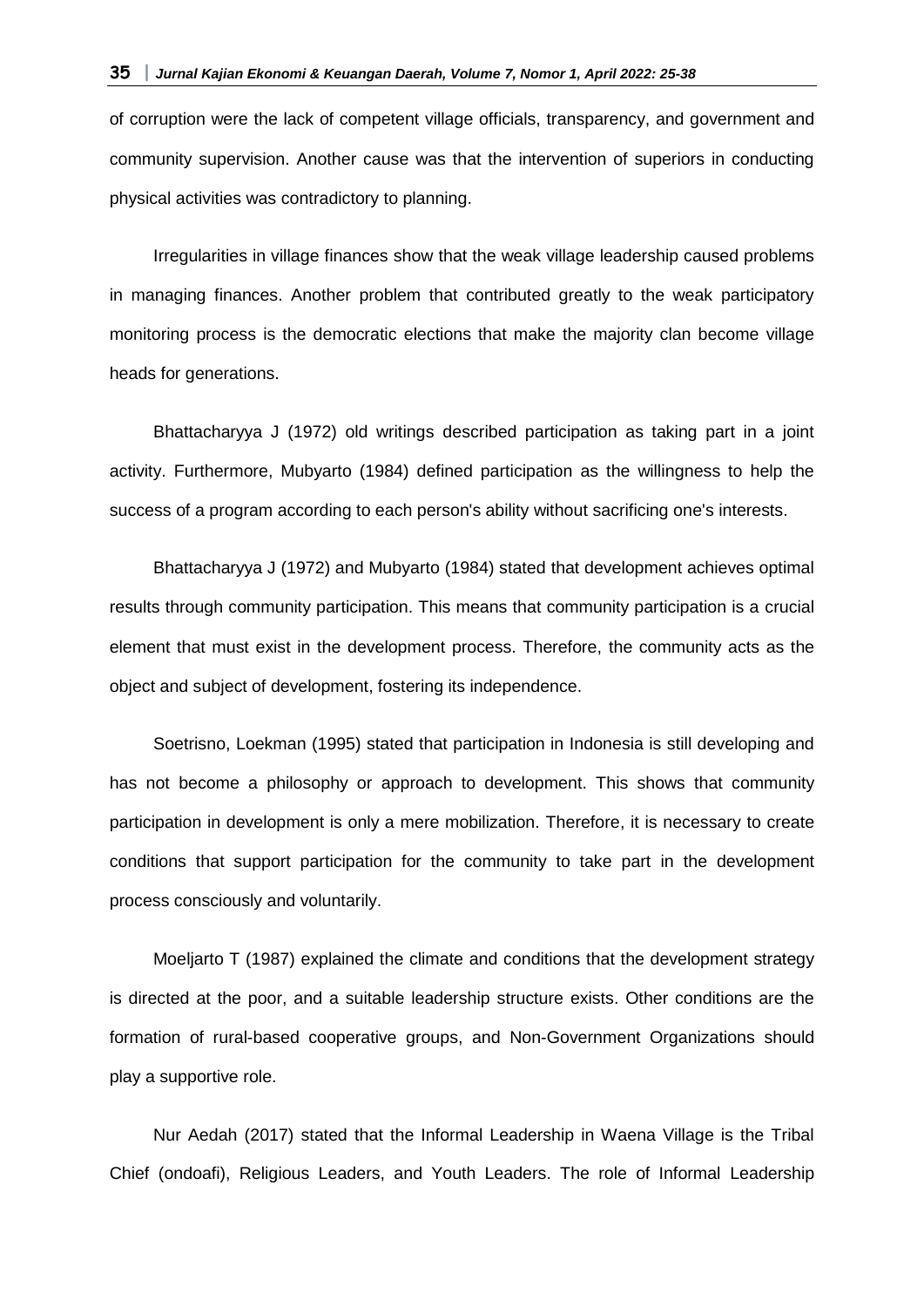highly depends on the position of each leadership in Waena Village. In contrast, ondoafi is a traditional leader, pastors are religious leaders, while the youth have their leaders.

This study only divides informal leadership into the village head, Religious Leaders, and Youth Leaders, with their respective functions and duties as described in article 1 point 2 of the Village. The article explains that Village Administration is the administration of government affairs and the local community interests in the government system of the Unitary State of the Republic of Indonesia.

The journey of village leadership using three elements has not provided meaningful input on village development. This is because it has not been implemented fully to incorporate formal and informal leadership in the village strategic decision-making process.

### **CONCLUSION**

Field problem diagnosis revealed that management is quite good. The parties have been sensitive to management and reality around them, even the control function has been effective, with government figures in Jayapura City, Indonesia. Furthermore, development has been consistent with the first point of management functions. For instance, there is shortand long-term planning of village formal leadership to ensure financial usage adheres to regulations. Programs and activities are planned by government figures in decision-making based on limited human resources.

In implementing village development, local communities sometimes participate only because of their emotional closeness with government figures. Also, they participate as the dominant clan in the village area without income earned. Although this seems reasonable, it is worrying because the government has failed in providing education or knowledge transfer. This is because there must be a learning process by the local community of Jayapura Indonesia in every activity.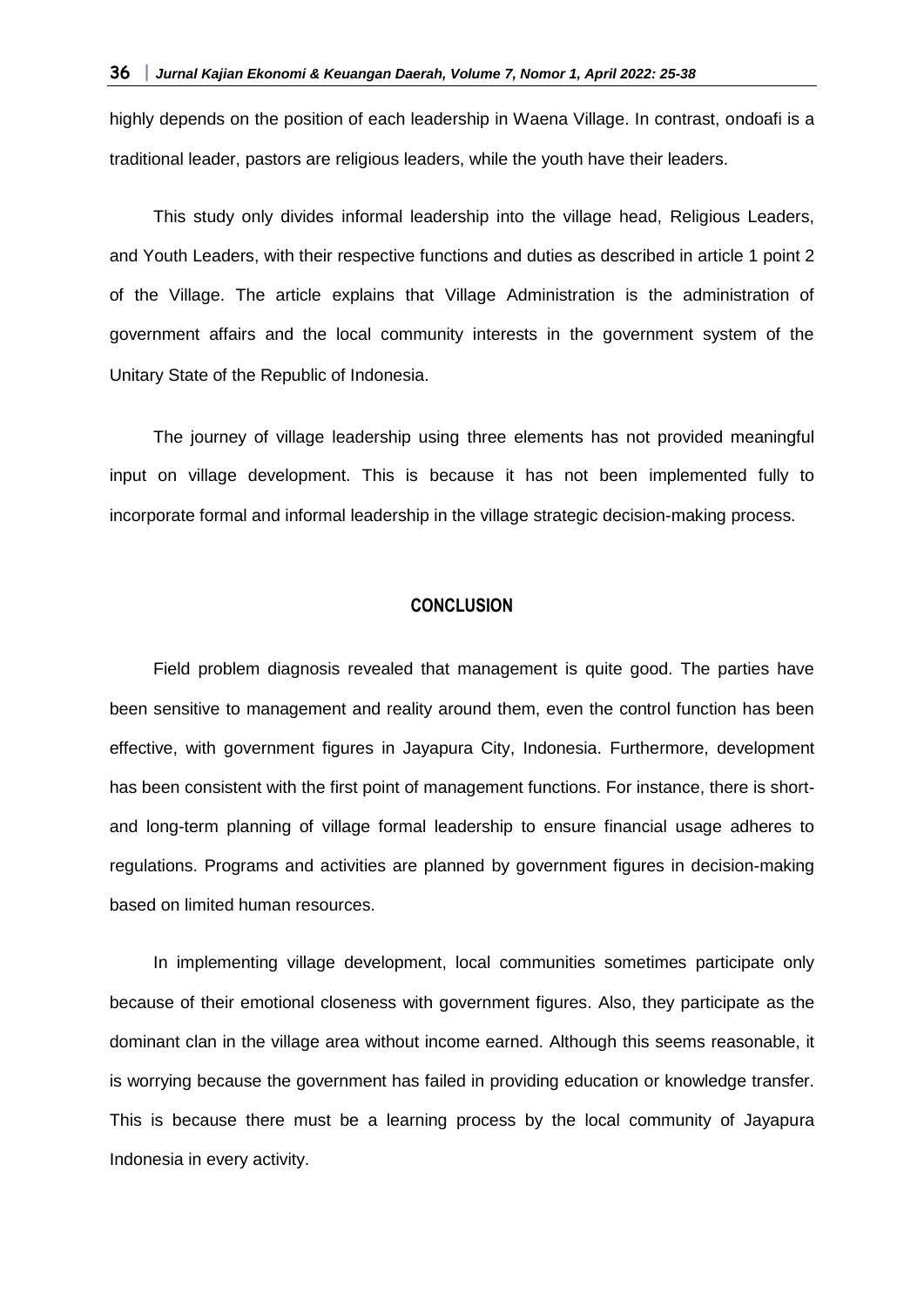Problem diagnosis shows that community participation is quite well but not optimal. This is because the traditional informal leadership has not positively influenced the community. As a result, the community does not consider themselves as contributing to the village's progress. The donations could be monetary or non-monetary given for the development of the traditional village of the Jayapura Indonesian community.

Collaboration between formal and informal leadership has not distributed authority and responsibility in village development. This makes the dualism of roles and functions of a traditional leader in supervising the development process a bigger function. It is a government figure as seen from the centralization of individual property control, making collaborative leadership not optimal. This is because minority residents remain silent in the strategic decision-making process of the indigenous people of Jayapura, Indonesia. Furthermore, public supervision or government evaluation of development is still low. Many people are ignorant of the government report and only know that it is the development outcome.

#### **REFERENCES**

- Adisasmita, R. (2005). *Building a Participatory Village.* Makassar, Indonesia.
- Amalia Diamantina. (2017, April). Management, Distribution, and Redemption of village funds. *Journal of Diponegoro Law Review, Volume 2*(Issue 1).
- Authority. (1992). *Some Concepts For State Administration.* Yogyakarta, Indonesia: Liberty.
- B. Miles & A. Michael Hubermen. (1992). *Qualitative Data Analysis (translation by Tjetjep Rohendi Rohidi).* Jakarta: University of Indonesia Press.
- Bhattacharyya J. (1972) *Administration Organization of Development Brussely* USA: USA
- Bintoro, Tjokroamidjojo. (1995). *Development Management.* Jakarta, DKI Jakarta, Indonesia: Mount Agung.
- Garna, H. Judistira K. (1996) *Social Sciences: Basic Concepts-Position,* Bandung, Indonesia: Padjadjaran University Postgraduate Program
- Government Republic of Indonesia (2014) *Law Number 6 of 2016 concerning Villages* Jakarta: Government of the Republic of Indonesia
- Jayapura City Government. (2006). *Jayapura City Regulation concerning the Establishment of Kayobatu Village, Waena Village, and Mosso Village.* Jayapura City: Jayapura City Government.
- M Cernea, Michael. (1988). *Prioritizing Humans in Development, Sociological Variables in Rural Development.* Jakarta, Indonesia: University of Indonesia.